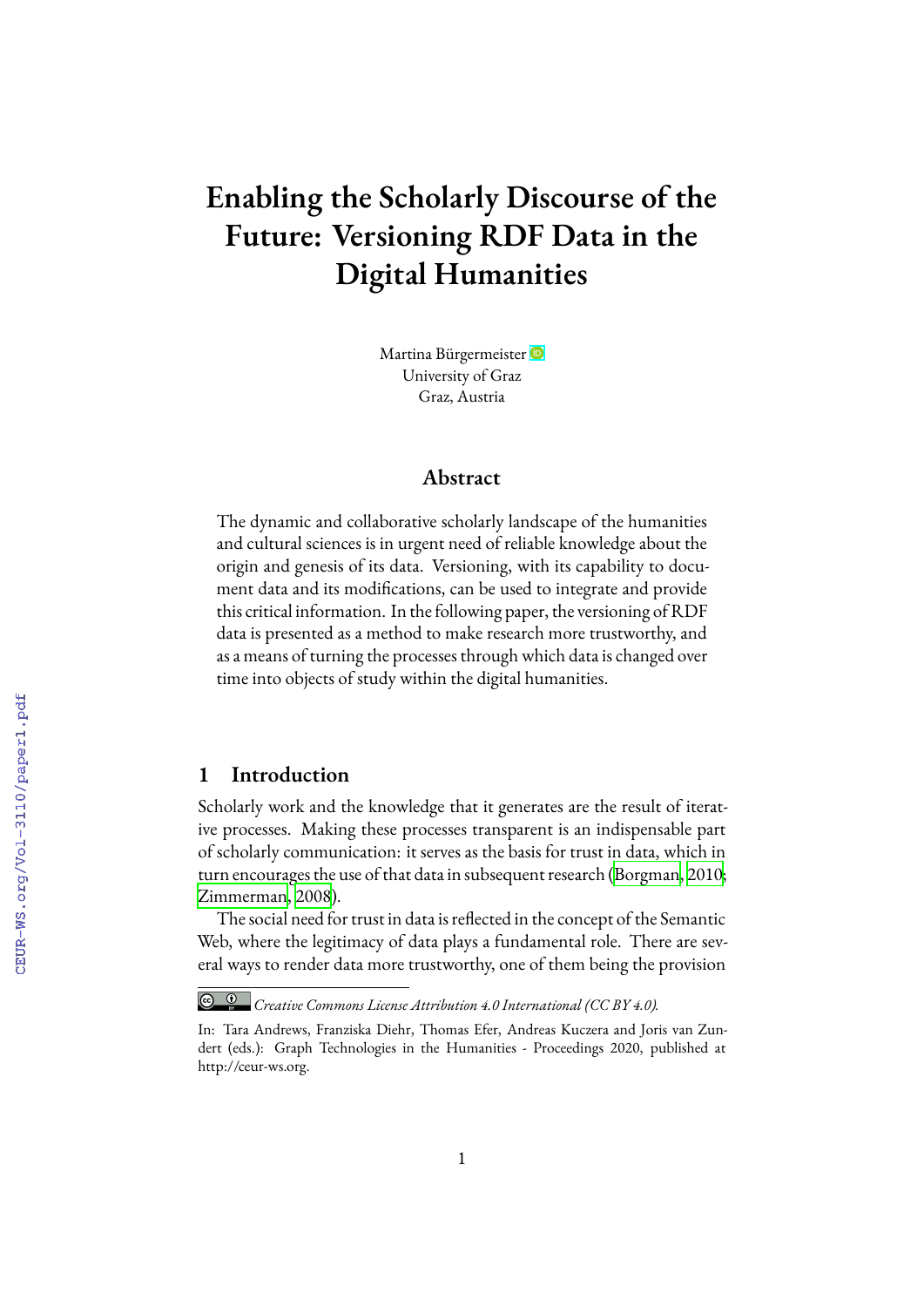of metadata concerning the origin of data and the modifications it has undergone over time:

[N]ot only could such provenance metadata be used as selection criteria, their existence may encourage scholars to contribute data to the community, as credit could be assigned more accurately and publicly. Provenance metadata also could enable processed data to be 'rolled back' through transformations for the purposes of correcting errors at interim stages or computing different transformations [\(Borgman,](#page-14-0) [2010,](#page-14-0) pp. 131-132).

Documenting data and its modifications and, if necessary, reversing those modifications, is precisely the function that versioning can fulfill. This paper presents versioning as a method to make research in the humanities and cultural sciences more trustworthy by providing researchers with greater knowledge about the origin and genesis of their data.

To date, the various approaches that have emerged over the last 15 years have not produced a universally accepted versioning standard for RDF data. The suitability and usefulness of these approaches for the digital humanities will be evaluated in the final section of the present paper (5), where typical research scenarios will demonstrate the different requirements for versioning mechanisms. First, however, I will address the extent to which versioning can contribute to the trustworthiness of data (2). This will be followed by a discussion of the various approaches to the versioning of RDF data (3), and of the question as to which archiving models are suitable for which application  $(4)$ .

## **2 Versioning as a Dimension of Provenance**

In 2000, Tim Berners-Lee launched his seminal idea of the Semantic Web Stack([Berners-Lee,](#page-14-1) [2000](#page-14-1)) (Figure[1\)](#page-2-0). Significantly, it is not only concerned with the development of technical standards to make information machineunderstandable, but also incorporates social needs that arise out of dealing with the Semantic Web, with the layers of 'proof' and 'trust' representing essential preconditions for broad acceptance and use of shared content.

Since the debut of Berners-Lee's stack, many of the technologies featured in Figure[1](#page-2-0) have become W3C standards (XML, RDF(S), OWL, etc.). When it comes to 'proof' and 'trust,' however, the situation is quite different. As becomes clear from Berners-Lee's diagram, the task of the proof layer is to explain the conclusions drawn from the logical layer and to make their origin traceable – Sergei Sizov has referred to the former as "the layer of provenance knowledge" [\(Sizov](#page-15-0), [2007](#page-15-0), p. 94). It is this knowledge about resources and what has become of them that engenders trust in the Semantic Web.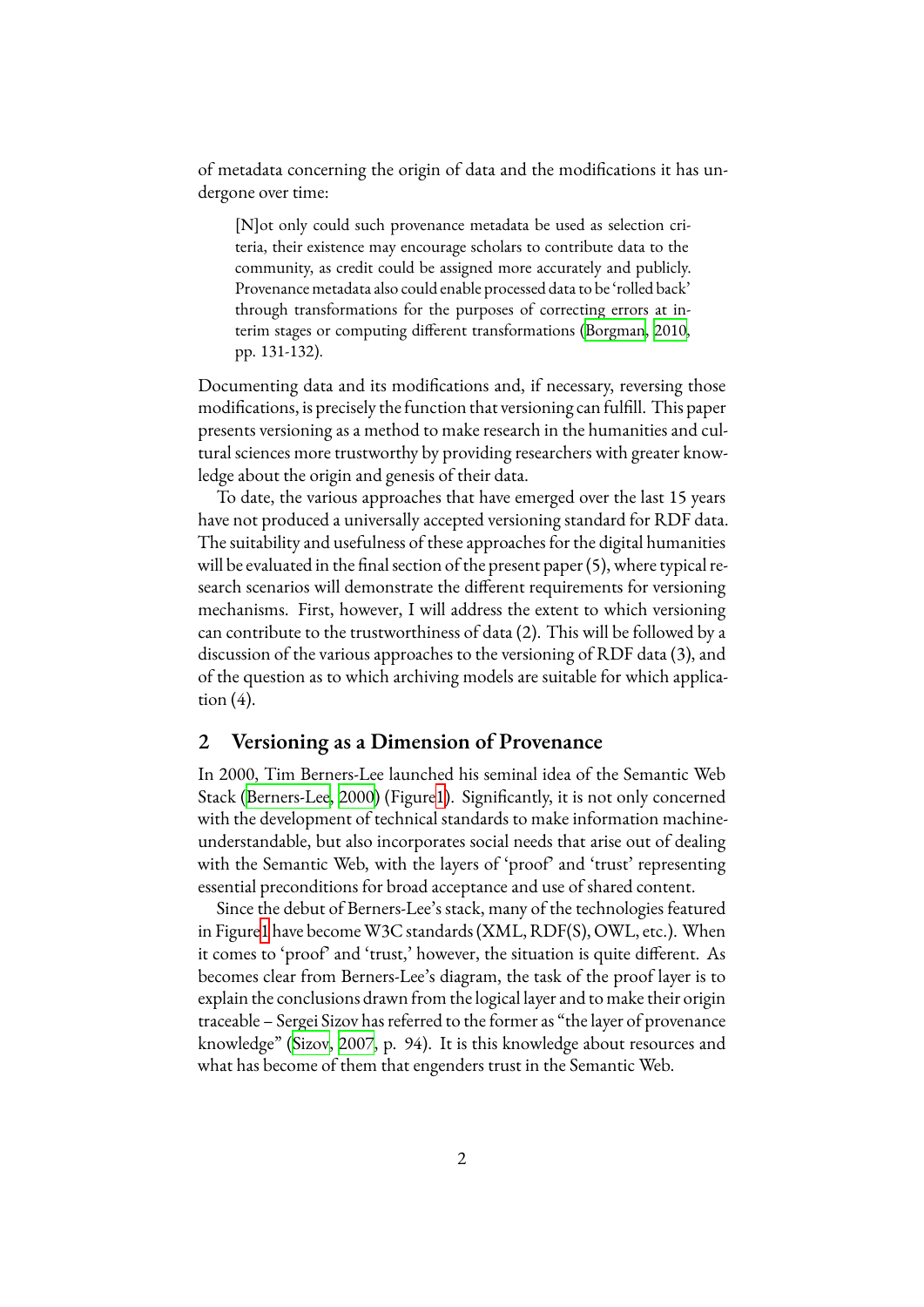<span id="page-2-0"></span>

Figure 1: Semantic Web Stack with proof and trust layers highlighted

The World Wide Web Consortium (W3C) is an institution that promotes the development and implementation of internet-related standards. Between September 2009 and December 2010, the W3C sponsored the formation of a Provenance Incubator Group, whose goal was to define the phenomenon of provenance in the context of data management as comprehensively as possible. Their final report presents 14 dimensions of provenance – one of which is versioning, defined as "records of changes to an artifact over time and what entities and processes were associated with those changes" [\(Gil et al.,](#page-14-2) [2010\)](#page-14-2). Having emphasized that changes must be considered in context, the report goes on to explain that this kind of record is considered a dimension of provenance precisely because

[d]ealing with evolution and versioning is a critical requirement for a provenance representation. As an artifact evolves over time, its provenance should be augmented in specific ways that reflect the changes made over prior versions and what entities and processes were associated with those changes [\(Gil et al.,](#page-14-2) [2010\)](#page-14-2).

Recording versions of digital resources to document change over time is an important part of describing provenance. Versioning enables us to refer to intermediate stages in the research process, but it also allows us to trace a 'version history' and to identify and analyze very specific changes between versions. In this respect, versioning functions as a mechanism of the proof layer and helps to foster confidence in digital resources.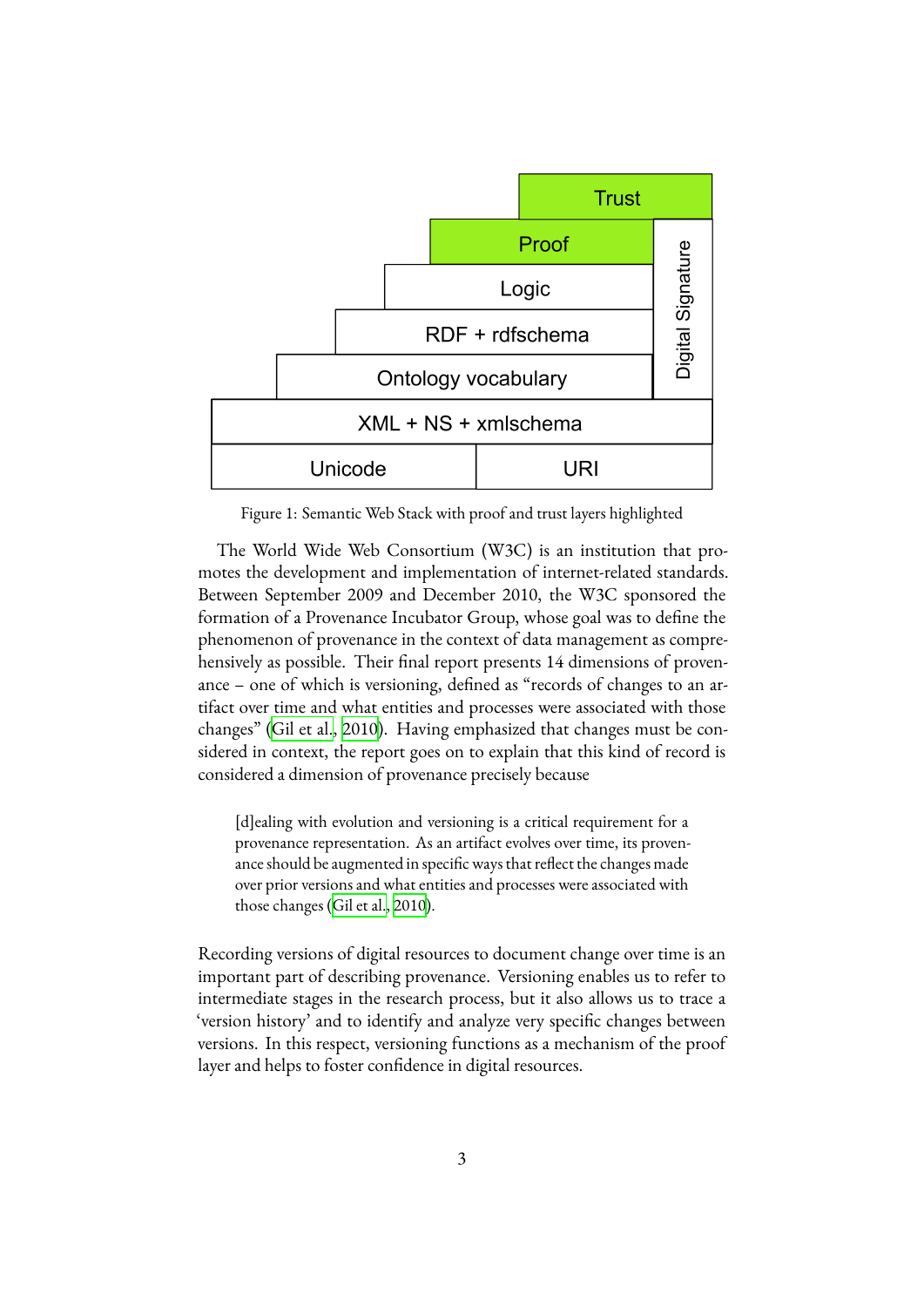# **3 RDF Versioning Approaches**

RDF versioning can be implemented in different ways. Three different approaches are presented in this section, the first of which is reification (3.1), a way of attaching provenance information or change descriptions to individual triples. The concept of named graphs is then discussed as a possible alternative (3.2), before the final subsection addresses the extent to which traditional version control systems are suitable for the versioning of RDF graphs (3.3).

#### **3.1 Reification**

In RDF, it is possible to further describe each RDF statement through a built-in vocabulary.<sup>[1](#page-3-0)</sup> This process is called reification, and describes the relationship between an instance of a triple and those resources to which the triple refers: "reification is a method of formally modeling a statement in such a way that it can actually be attached as a property to the new statement" [\(Powers](#page-15-1), [2003,](#page-15-1) p. 69). A reified statement can also contain information on provenance (who made the statement and when), which strengthens confidence in the statement:

[T]he key component of reification is the ability to make a statement and have the statement be treated as fact, without any implication that the contents of the statement are themselves facts. This has particular interest when it comes to trust([Powers,](#page-15-1) [2003,](#page-15-1) p. 78).

In order to version a dataset via reification, it is necessary to furnish individual triples or a set of triples with information on authors, a version number, or a timestamp. Ideally, the nature of the change itself is also described. For this purpose, separate vocabularies such as the Changeset Vocabulary by [Tunnicliffe and Davis](#page-15-2) ([2005-2009\)](#page-15-2) have been developed,<sup>[2](#page-3-1)</sup> which makes it possible to express an exact delta between two versions of a resource by means of two sets of triples (additions and removals). An example description in RDF/XML appears as follows:

```
<rdf:RDF xmlns:rdf="http://www.w3.org/1999/02/22-rdf-syntax-ns#"
   xmlns:dc="http://purl.org/dc/elements/1.1/">
    <rdf:Description rdf:about="http://example.com/res#thing"/>
        <dc:title>Original Title</dc:title>
        <dc:description>A short description of this resource</dc:description>
```
<span id="page-3-0"></span><sup>&</sup>lt;sup>1</sup>There is a rdfs:class called rdf:Statement, with the properties rdf:predicate, rdf:subject and rdf:object, [https://www.w3.org/TR/rdf-schema/#ch\\_reificationvocab](https://www.w3.org/TR/rdf-schema/##ch_reificationvocab).

<span id="page-3-1"></span><sup>2</sup> <http://purl.org/vocab/changeset>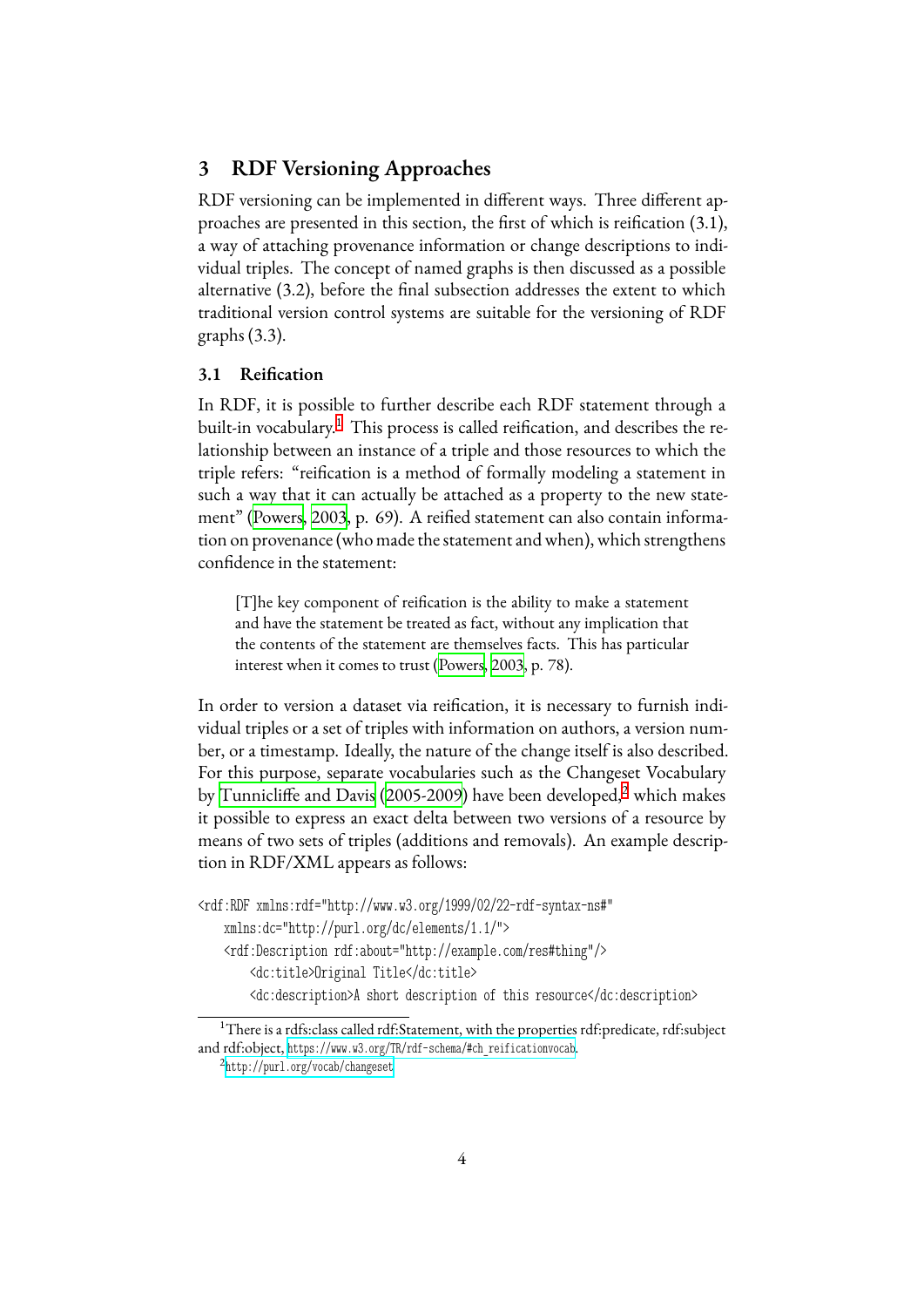</rdf:Description>  $\langle \text{rdf:RDF} \rangle$ 

This example shows a resource with a description and a title. Then the title is modified:

```
<rdf:RDF xmlns:rdf="http://www.w3.org/1999/02/22-rdf-syntax-ns#"
   xmlns:dc="http://purl.org/dc/elements/1.1/">
    <rdf:Description rdf:about="http://example.com/res#thing"/>
        <dc:title>New Title</dc:title>
        <dc:description>A short description of this resource</dc:description>
    </rdf:Description>
```
 $\langle \text{rdf:RDF} \rangle$ 

Describing this kind of modification as a reified statement would look like this:

```
<rdf:RDF xmlns:rdf="http://www.w3.org/1999/02/22-rdf-syntax-ns#"
    xmlns:cs="http://purl.org/vocab/changeset/schema#">
    <cs:ChangeSet rdf:about="http://example.com/changesets#change">
        <cs:subjectOfChange rdf:resource="http://example.com/res#thing"/>
        <cs:createdDate>2006-01-01T00:00:00Z</cs:createdDate>
        <cs:creatorName>Anne Onymous</cs:creatorName>
        <cs:changeReason>Change of title</cs:changeReason>
        <cs:removal>
            <rdf:Statement>
                <rdf:subject rdf:resource="http://example.com/res#thing"/>
                <rdf:predicate rdf:resource="http://purl.org/dc/elements/1.1/title"/>
                <rdf:object>Original Title</rdf:object>
            </rdf:Statement>
        </cs:removal>
        <cs:addition>
            <rdf:Statement>
                <rdf:subject rdf:resource="http://example.com/res#thing"/>
                <rdf:predicate rdf:resource="http://purl.org/dc/elements/1.1/title"/>
                <rdf:object>New Title</rdf:object>
            </rdf:Statement>
        </cs:addition>
    </cs:ChangeSet>
\langlerdf:RDF>
```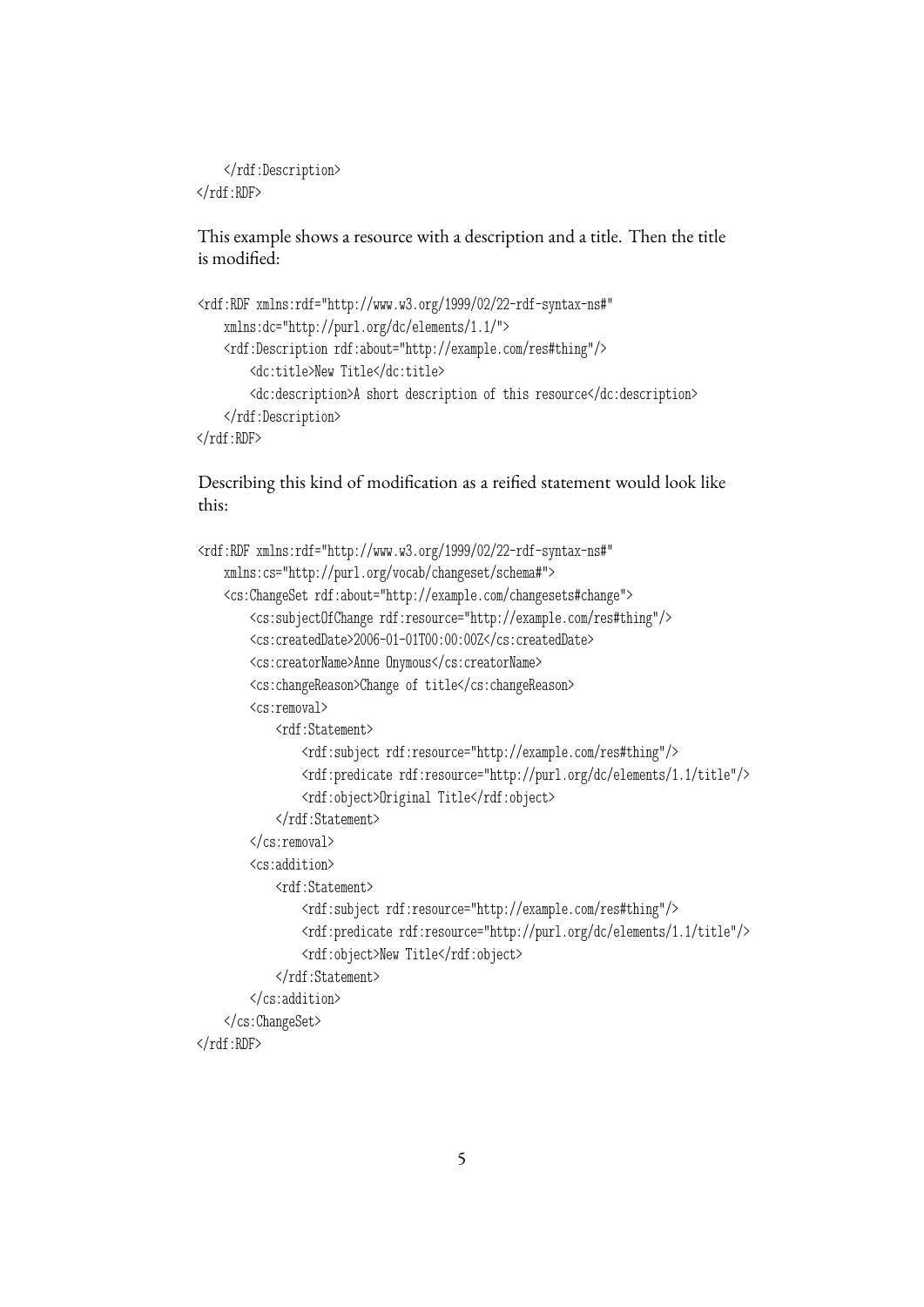<span id="page-5-0"></span>

Figure 2: Named graph

While the changes are described precisely by the vocabulary, the change description ends up being much longer than the statement itself. Even if no exact description of changes is given, each reification of triples involves the addition of a whole statement with subject, predicate, and object([Seaborne](#page-15-3) [and Davis](#page-15-3), [2010\)](#page-15-3). This syntactical overhead is a major reason why versioning is often implemented in a different way that reduces memory requirements (see section 4).

## **3.2 Named Graphs**

The semantic concept of named graphs goes back to an essay by [Carroll et al.](#page-14-3) ([2005\)](#page-14-3). One of their main concerns was to establish a framework that makes resources more trustworthy. When version 1.1 of the RDF standard was introduced in 2014, named graphs were included. Since then, it has been possible to name graphs and extend triple statements with an additional component (IRI):

An RDF dataset is a collection of RDF graphs. All but one of these graphs have an associated IRI or blank node. They are called named graphs, and the IRI or blank node is called the graph name. The remaining graph does not have an associated IRI, and is called the default graph of the RDF dataset [\(Schreiber and Raimond](#page-15-4), [2014](#page-15-4)).

Figure [2](#page-5-0) shows a graph (A), which is assigned a name (B). This named graph then forms part of a new graph  $(C)$ , which contextualizes the original graph and associates it with other statements. Compared to the mechanism of reification, a named RDF graph is easier to read and much more space efficient, which is precisely why current approaches to RDF versioning tend to use this type of information linkage. If a triple is modified, i.e. added or deleted, it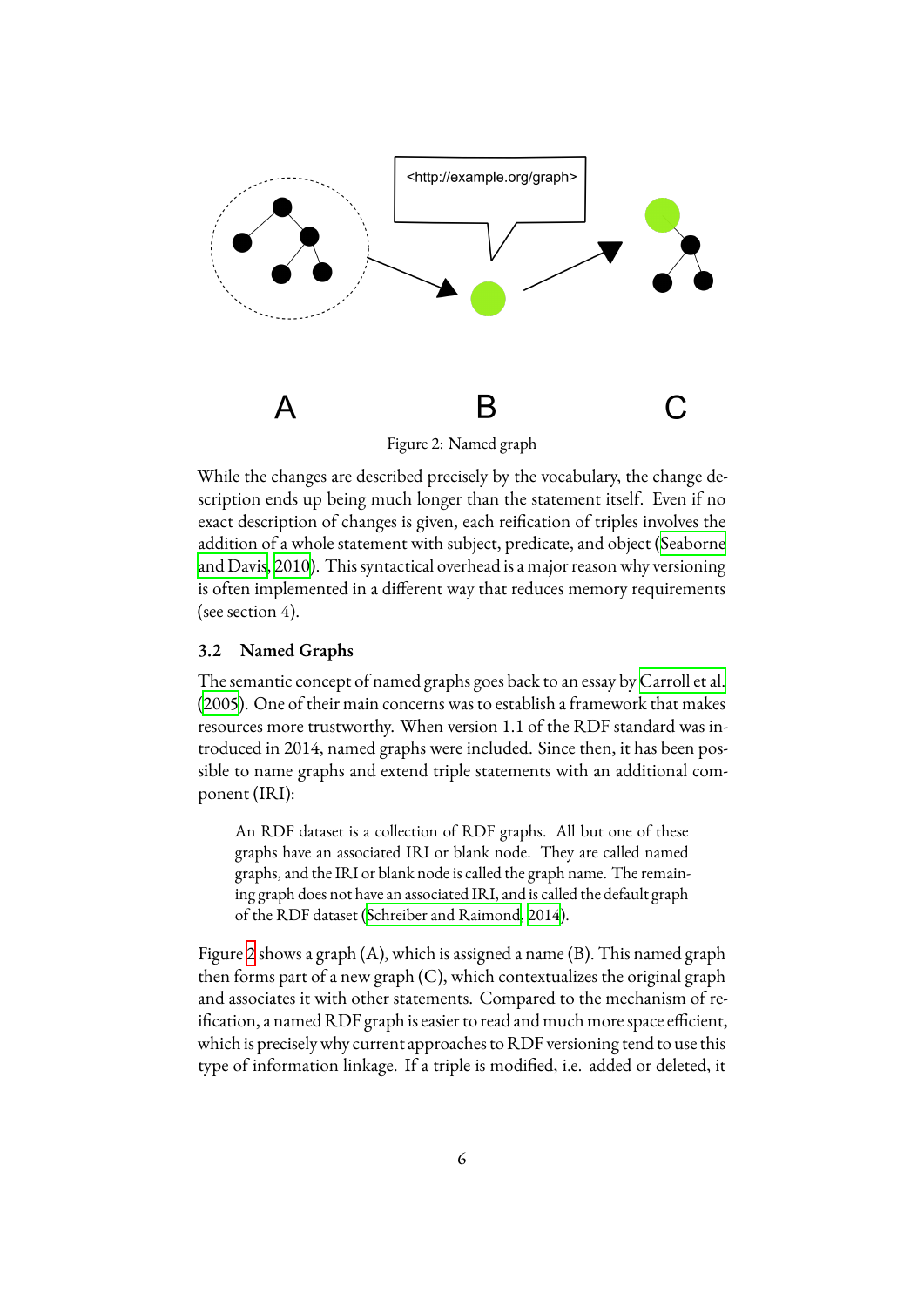can be provided with an IRI, which in turn can be described by other statements.

### **3.3 Version Control Systems**

Traditional version control systems have their uses, especially in software development. They store and manage text files which, when modified, lead to new versions with a unique identifier, a timestamp, and the author's name. It is always possible to determine who changed what and when: every file in the system has a version history, which allows versions to be compared. This comparison is done using diff algorithms, which detect any change to the file, be it in the addition of spaces or the correction of a spelling mistake. Each saved change automatically establishes a new version, allowing the restoration of each individual saved text state. But how useful is it in practical terms to manage graphs in line form?

Serialization techniques allow RDF graphs to be managed as text in line form with traditional version control systems. The best way to accomplish this is to use N-Triples notation, in which the individual triples of an RDF graph are written in one line. Because the N-Triples format employs neither prefixes nor truncated notation, the serialized result of the same RDF graph always looks the same. Sorted N-Triples provide a canonical representation of RDF that is easy to parse and serialize. However, this format has the disadvantage of being verbose and tedious to read.

The following example describes an entry from the Getty Art & Architec-ture Thesaurus<sup>[3](#page-6-0)</sup> in N-Triples:

```
<http://vocab.getty.edu/aat/300343387>
<http://www.w3.org/2000/01/rdf-schema#label>
"national libraries (institutions)"@en .
<http://vocab.getty.edu/aat/300343387>
<http://purl.org/dc/terms/license>
<http://opendatacommons.org/licenses/by/1.0/> .
<http://vocab.getty.edu/aat/300343387>
<http://purl.org/dc/terms/created>
"2010-06-10T15:11:49"^^<http://www.w3.org/2001/XMLSchema#dateTime> .
```
#### By comparison, the same statements in Turtle appear as follows:

@prefix aat: <http://vocab.getty.edu/aat/> . @prefix rdfs: <http://www.w3.org/2000/01/rdf-schema#> .

<span id="page-6-0"></span><sup>3</sup> <http://www.getty.edu/research/tools/vocabularies/aat/>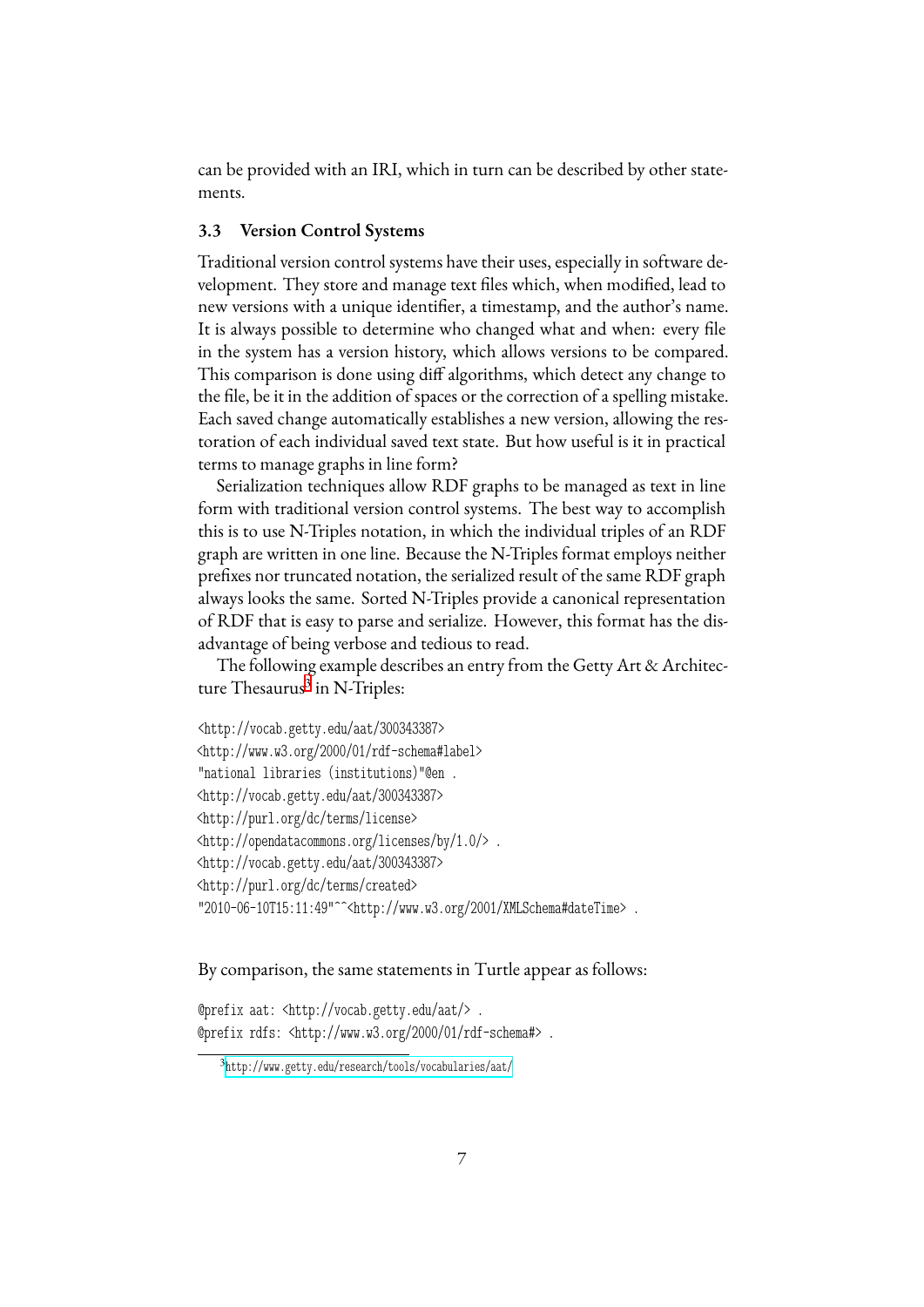```
@prefix dct: <http://purl.org/dc/terms/> .
@prefix xsd: <http://www.w3.org/2001/XMLSchema .
```
#### aat:300343387

```
rdfs:label "national libraries (institutions)"@en ;
dct:license <http://opendatacommons.org/licenses/by/1.0/> ;
dct:created "2010-06-10T15:11:49"^^xsd:dateTime .
```
Especially for small datasets, version management with traditional systems can be a viable choice [\(Meinhardt et al.,](#page-15-5) [2015\)](#page-15-5), but using them to version RDF graphs comes with several disadvantages:

- 1. If changes to the graphs are to be tracked, the differences between two graphs must be calculated. The result (delta) is large even for small changes (for example, even a minute change to the URI of the subject entails changes in all other lines that make statements about the subject).
- 2. As a consequence, the quality criteria which should be fulfilled by a diff algorithm are not met:

[T]he diff should construct a minimum set of changes to transform one version into the next one. Minimality is important because it captures to some extent the semantics that a human would give when presented with the two versions. It is important also in that more compact deltas provide savings in storage ([Cobena et al.,](#page-14-4) [2002](#page-14-4)).

- 3. If a change is made to the text that does not lead to a change in the graph, because, for example, a space is inserted before the period at the end of the statement, the dependence of delta on the serialization of the text means that a delta is calculated that indicates that a textual change has occurred.
- 4. This also means that it is impossible to materialize a past version of a given graph together with the delta – what is required is the graph in the exact same serialization that was used to create the delta.

## **4 RDF Archiving**

The main challenges in versioning RDF data are the storage of versions, the performance of the archive, and the associated possibilities of information retrieval [\(Fernandez Garcia et al.](#page-14-5), [2018;](#page-14-5) [Fernández et al.](#page-14-6), [2015\)](#page-14-6). There are three major strategies for archiving versions: 'independent copies' (4.1), where a snapshot or a complete copy is stored; the 'change-based' approach (4.2), where only the changes to the graphs are recorded; and the 'time-based'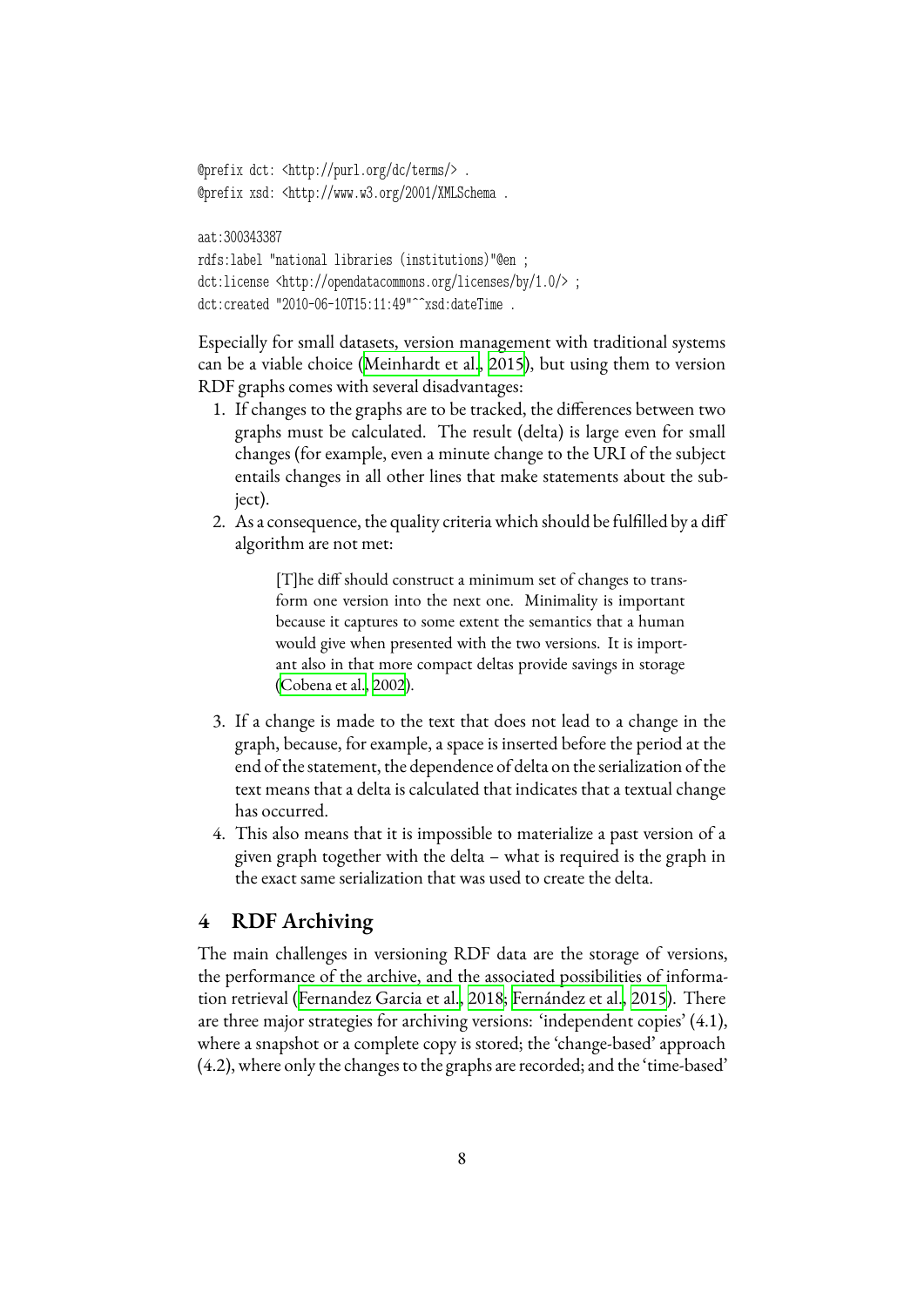approach (4.3), which takes the lifetime of triples into account by archiving the validity period for statements. In real-world technical implementations, these three approaches to archiving frequently appear in combination, which helps to bring the requirements of the respective archive situation and the desired retrieval functionalities into line with available resources in terms of performance and storage capacity.

## **4.1 Independent Copies**

An important advantage of the 'independent copies' strategy is the low technical effort required to implement the storage of data record versions. Each version is stored and managed as a new, isolated dataset. The DBpedia pro-ject,<sup>[4](#page-8-0)</sup> initiated by the Freie Universität Berlin and Leipzig University in cooperation with OpenLink Software with the goal of extracting data from Wikipedia and making it available as Linked Open Data (LOD), has used this method to archive 18 versions of their entire data pool over the course of the regular updates undertaken between its initial release in 2007 and October 2016.

Wikidata,<sup>[5](#page-8-1)</sup> a project of Wikimedia Germany, also archives independent datasets. The project started in 2012 with the objective of providing data that can be used by anyWikimedia project, includingWikipedia. Since 2015, data dumps have been made available on the Internet Archive, amounting to a total of 1[6](#page-8-2)2 Wikidata versions by the time of writing this paper.<sup>6</sup> In order to make these versions queryable and comparable, each version could be stored as a graph in a triple store and provided with additional metadata concerning provenance.[7](#page-8-3) This way of dealing with multiple versions is very well suited for playing back entire versions and querying individual versions.<sup>[8](#page-8-4)</sup> However, the disadvantage of this approach is that it is very memory-intensive: the process of archiving each version is accompanied by an increasing number of duplicated triples, because there is a static core of unchanged triples that occurs in every version.

<span id="page-8-0"></span><sup>4</sup> <http://wiki.dbpedia.org/>

<span id="page-8-1"></span><sup>5</sup> [https://www.wikidata.org/w/index.php?title=Wikidata:Main\\_Page&oldid=1086709037](https://www.wikidata.org/w/index.php?title=Wikidata:Main_Page&oldid=1086709037)

<span id="page-8-3"></span><span id="page-8-2"></span><sup>6</sup> <https://archive.org/details/wikimediadownloads>

<sup>7</sup>The user Tbt ([https://www.wikidata.org/wiki/Wikidata:History\\_Query\\_Service](https://www.wikidata.org/wiki/Wikidata:History_Query_Service)) is working on a tool to query past Wikidata versions. In the future, all deletions in a named graph and all additions in a separate named graph will be available for query. On the discussion page, the author writes the following: "This tool ingests data from the XML revision dumps, so it follows what is done for dumps regarding oversight. I do not know exactly what is done for XML dumps." Tpt (talk) 16:57, 9 April 2019 (UTC)

<span id="page-8-4"></span><sup>8</sup>On query requirements, [\(Fernandez Garcia et al.](#page-14-5), [2018;](#page-14-5) [Fernández et al.,](#page-14-6) [2015](#page-14-6)).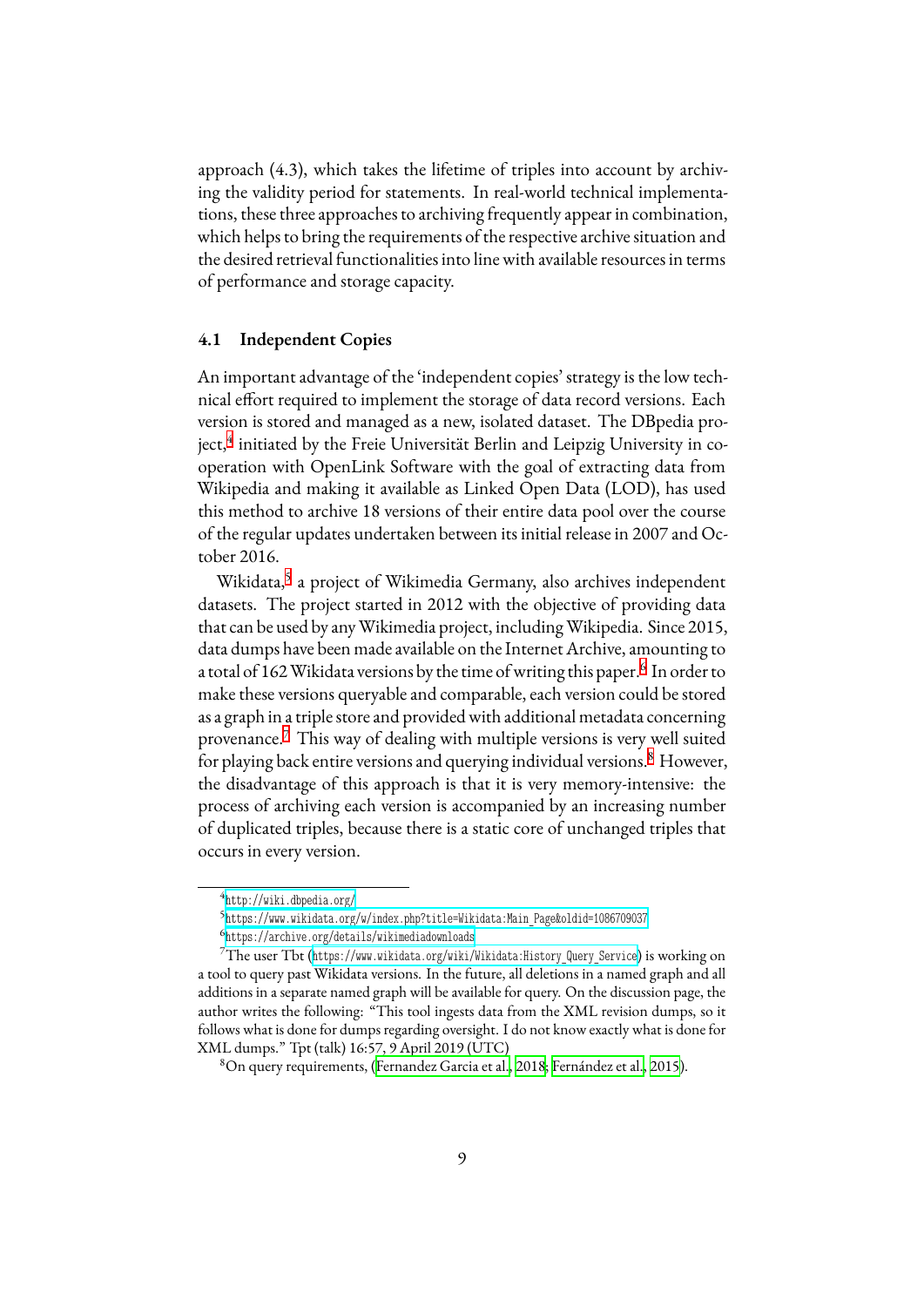### <span id="page-9-2"></span>**4.2 Change-Based Approach**

The redundancies discussed in the previous subsection do not occur with change-based archiving. The amount of memory required is kept to a minimum. Only the changes (deltas) are archived, while static elements do not have to be repeated. The delta of each triple consists of the change descrip-tion and the change relationship (delete or add).<sup>[9](#page-9-0)</sup> Because triples, unlike text, can be localized without reference to lines, a version consists of a set of de-letedtriples and a set of added triples ([Graube et al.](#page-14-7), [2014](#page-14-7)).<sup>[10](#page-9-1)</sup>

Many practical features of version control systems can also be found in the implementation of systems adapted to RDF such as R&Wbase, a system proposed by [Vander Sande et al.](#page-15-6) ([2013\)](#page-15-6) that is based on the core concept of distributed version control, which enables triple read and write. Here, various functionalities known from version control systems such as committing, merging, branching, and tagging are made available for collaborative work on RDF datasets. Commits, for example, are described using the PROV ontology, with each commit including a timestamp, the previous version, the name of the version just created, a title, and a responsible user. In effect, R&Wbase thus works as a separate versioning layer in a quad store.

In many respects, R43ples, the implementation developed by [Graube](#page-14-7) [et al.](#page-14-7) ([2014\)](#page-14-7), is very similar. It does, however, employ an additional triple store which acts as what we could call a 'versioning proxy.' As the application discussed before, the versions can be queried and updated via SPARQL – [Graube et al.](#page-14-7) ([2014\)](#page-14-7) have introduced specific SPARQL keywords for this purpose, namely REVISION, BRANCH, and TAG.

Archives that store triple versions via a change-based approach are designed to record the changes to versions. When querying a specific state of the dataset at a certain point in time, the system's computational effort increases: first, all deltas up to the first entry (or the next full version/snapshot) must be recalculated, followed by the deltas from the reconstructed first version to the desired version. In order to cut down on the amount of processing power required, [Im et al.](#page-14-8) ([2012\)](#page-14-8) introduced the concept of aggregated delta, which is independent from its predecessor version because it combines all change information in compressed form and as such reduces response time significantly.

<span id="page-9-0"></span><sup>9</sup>Barabucci 2016 defines delta as follows: "A delta […] is a tuple of changes (C) and change relations (R) that describes how to transform the source document (S) into the target document (T)" [\(Barabucci et al.,](#page-13-0) [2016](#page-13-0), 50).

<span id="page-9-1"></span> $10$ The deltas are calculated from syntactic changes to the data. Changes in semantics (e.g. when a class is renamed) are much more complex to calculate – these are referred to as high-level deltas([Fiorelli et al.](#page-14-9), [2017](#page-14-9), pp. 147-148). Some version control systems (e.g. Subversion, <https://subversion.apache.org/>) solely save changes.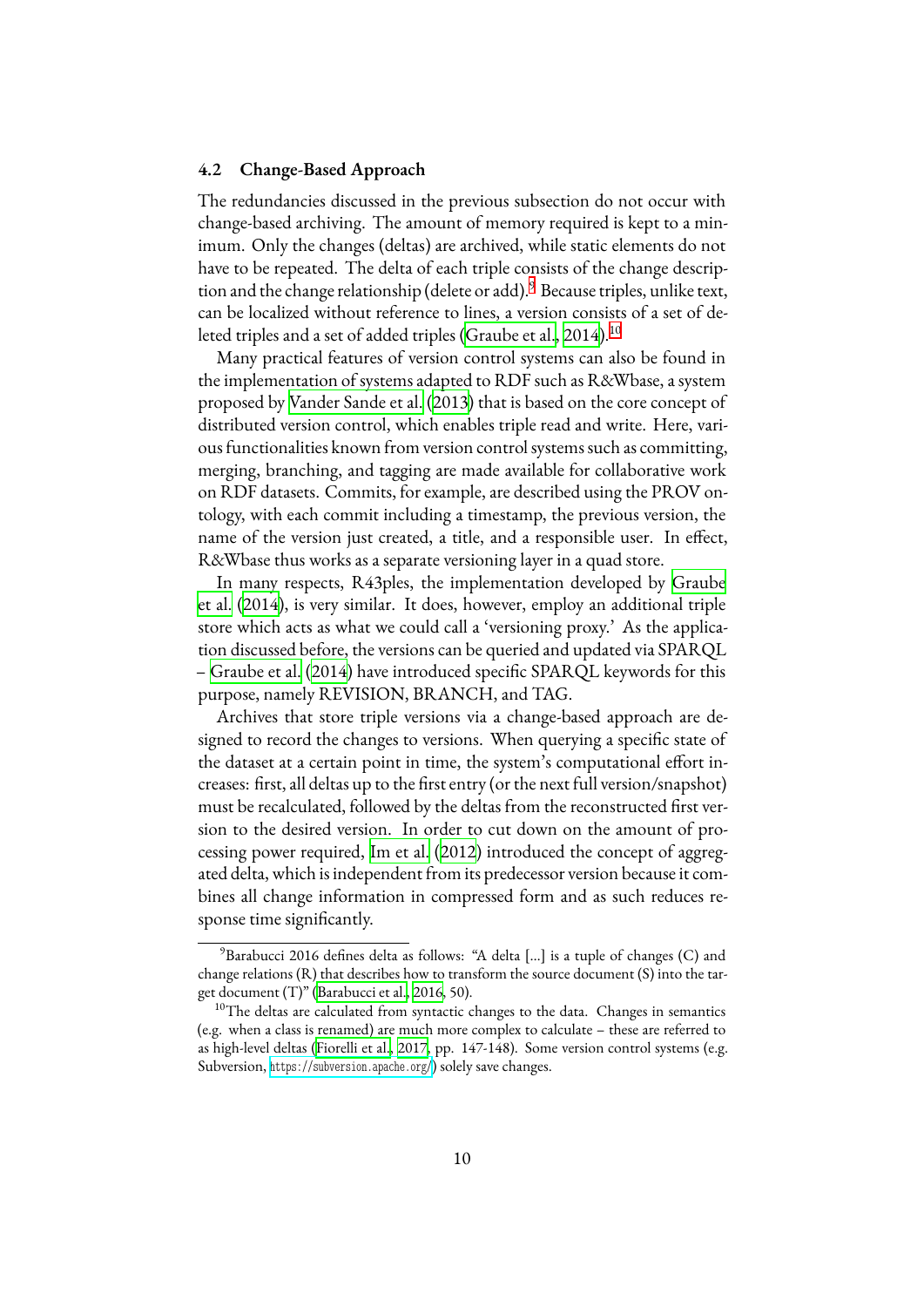#### **4.3 Time-Based Approach**

As mentioned above, there are also approaches that add a time component to the previously discussed storage forms (snapshot or delta) with the goal of optimizing system performance for very specific queries (e.g. the query for valid triples at a certain time or interval).

A time-based strategy can be implemented in two ways. One possibility is to assign to each triple, for as long as it exists, meta information in the form of a time stamp as each new version is created. However, with this approach, there is always write work for the system, since it also assigns a new time stamp to triples that remain unchanged. An alternative would be to only annotate triples when they are added or deleted, meaning that a maximum of just two data fields is added to the triple.

This implementation can be found, for example, in X-RDF-3X, a platform developed by [Neumann and Weikum](#page-15-7) [\(2010](#page-15-7)) which adds two additional fields to the triple: one timestamp for creation and one for deletion, with the latter having a zero value for valid triple versions. The interval between the created and deleted timestamp represents the lifetime of the triple version. The state of a database at a certain point in time can thus be reconstructed by returning all triples for which the point in time falls within the corresponding lifetime intervals [\(Neumann and Weikum](#page-15-7), [2010](#page-15-7), p. 258) – a systemwhich allows a quick representation of what has changed from one version to the next, because a change means that the respective triple must be recorded with a time stamp. This procedure is therefore also change-based, but the delta consists of timestamps as opposed to deleted and added triples in different named graphs.

There are also systems that combine all three of these archiving strategies in order to get the best of all worlds. In the implementation by [Meinhardt](#page-15-5) [et al.](#page-15-5) [\(2015](#page-15-5)), each version in the archive exists as a changeset that contains information about modifications at a certain point in time. The changeset contains at least one snapshot. If triples are added, they are stored as a delta to a snapshot with a time stamp; if a triple is deleted, a new snapshot is created, also carrying a time stamp. When a version is to be materialized, then the snapshot closest to the requested time is retrieved and the corresponding delta is added. The approach of [Taelman et al.](#page-15-8) [\(2019](#page-15-8)) also combines snapshot and delta archiving. In addition, they rely on special indexing methods for enhanced efficiency in "evaluating queries at a certain version, between any two versions, and for versions" [\(Taelman et al.](#page-15-8), [2019](#page-15-8), p. 4).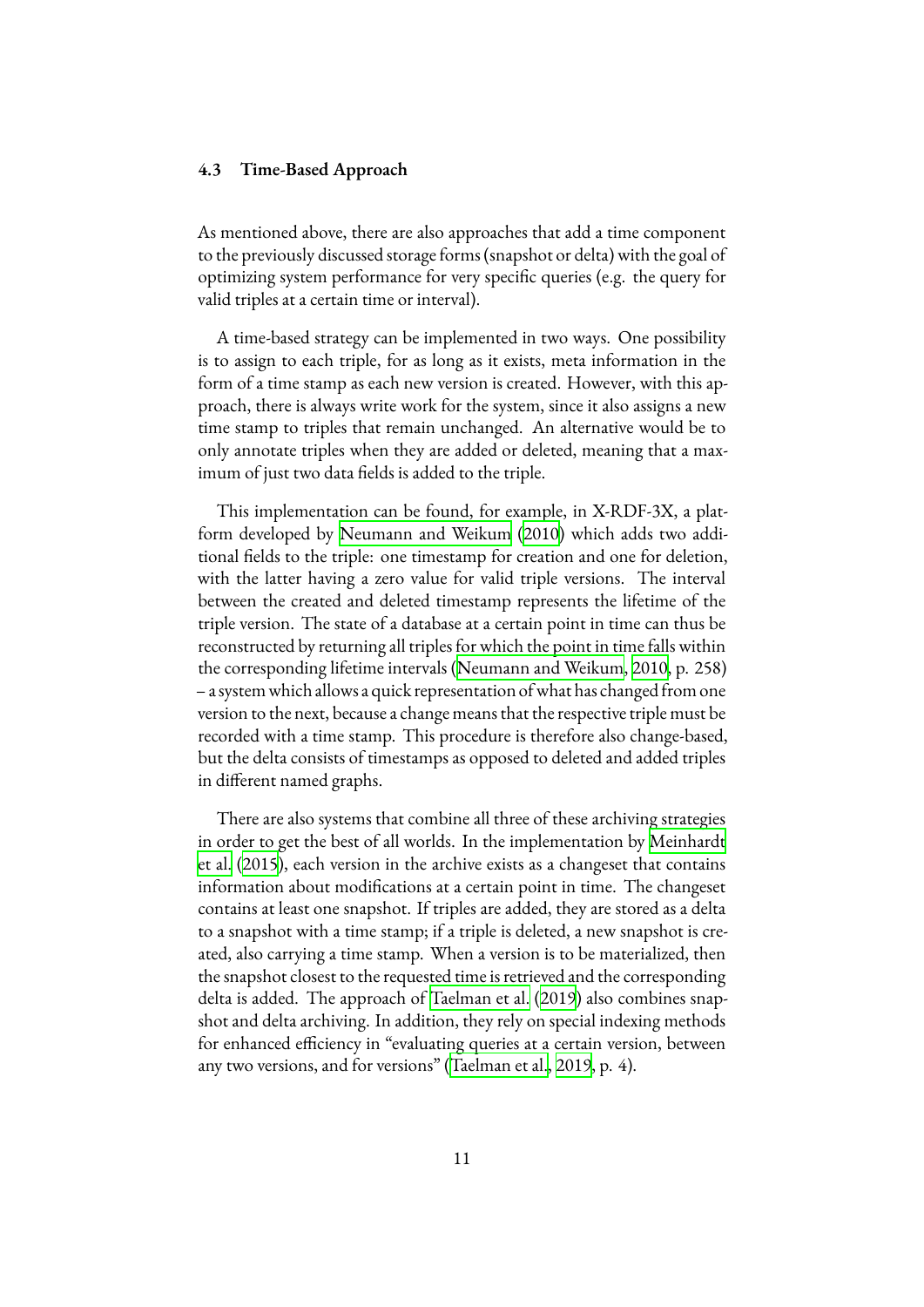## **5 Use Cases in the Digital Humanities**

The models for version storage discussed in the present paper allow for awide range of query requirements to be met. But what kind of demands regarding the versioning of RDF or Linked Open Data exist within the context of the digital humanities?

[Fiorelli et al.\(2017](#page-14-9)) define the requirements for an RDF versioning system by distinguishing between user and developer. The user is primarily interested in being able to reference saved versions, whereas the developer wishes to track changes. In actual scholarly practice, however, the requirement profiles cannot be separated so neatly – in many cases, there is a need for both perspectives. This section presents three likely user scenarios to showcase the importance of versioning in the digital humanities, and to demonstrate how well the RDF versioning approaches discussed so far perform when confronted with real-life challenges. The first scenario addresses the problem of data consistency (5.1), scenario two deals with the issue of collaborative research (5.2), and scenario three is concerned with the specific nature of scholarly discourse in the humanities (5.3).

## **5.1 Version Reference and Data Consistency**

Scenario 1: Occasional Data Updates for a Digital Scholarly Edition (DSE)

I am the editor of a digital scholarly edition of account books. I modeled my data in RDF and published it. I did a statistical analysis of the data and displayed it to the users. Now I want to add another account book, but the evaluation of my analysis is based on a closed database. How can I make the current state of research accessible and still publish new RDF data?

On the one hand, this scenario describes a basic retrieval task, namely the retrieval of a specific version of the recorded data. On the other, there is also the need to query this past version, for example in order to keep statistical values verifiable. The 'independent copy' approach is perfectly adequate to fulfill these requirements, as each historical version dumps in an ordinary RDF memory. It is easy to provide full versions in the form of snapshots and to enrich these snapshots with additional metadata – for example, the PROV ontology can be used to create a version catalog or to provide additional provenance data, whereas different graphs (versions) can be queried via SPARQL.

A time-based strategy involving the annotation of individual triples with their validity range could also work well. Materializing a specific past version is the most computationally demanding task when using an approach that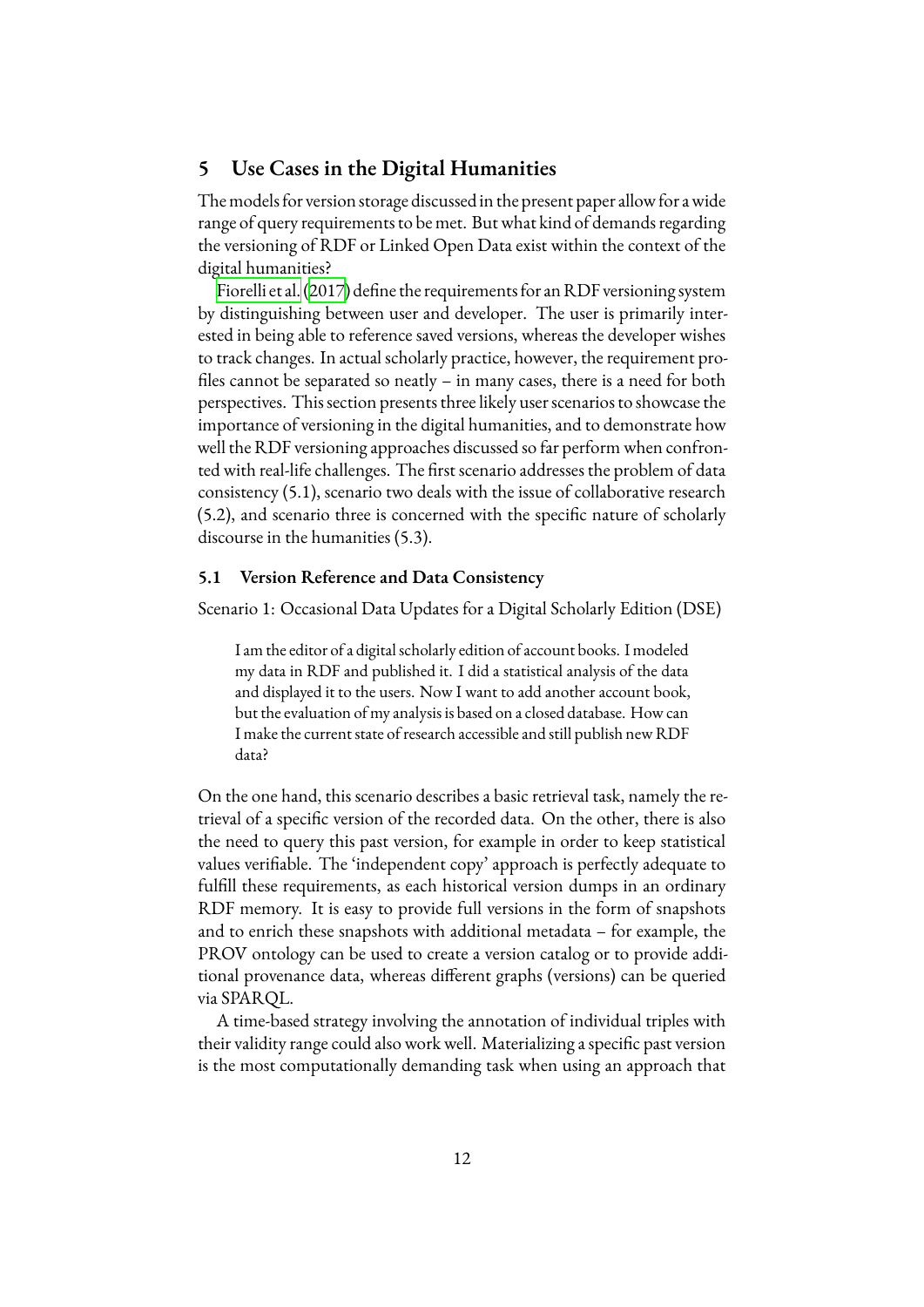only stores deltas, since all deltas must be re-calculated when requesting a full version. Assuming that the deltas are stored in such a way that they are only connected to the previous delta, the change chain is calculated back to the first complete version and then, in order to be able to materialize a certain later state, the deltas are calculated forward again up to the desired version. In this scenario, combined storage approaches that record both snapshots and deltas can help to keep the computational effort manageable.

#### **5.2 Change Inspection and Evolution Tracking**

Scenario 2: Collaborative Ontology Development

I work for the National Library, and we want to develop a crossinstitutional common ontology that is maintained collaboratively. With these collaborative processes, would it not be useful to track the changes and to analyze how and why they occurred?

This scenario focuses on the problem of collaborative editing. There is a need to query the changes that occurred between two or more versions. Here, functionalities provided by version control systems are expected – these involve merging branches, highlighting conflicts, quickly undoing changes, and so on. Yet a second requirement is also formulated, namely the tracking of very specific changes.

Calculating the difference between the versions of the datasets with an 'independent copy' approach requires significant computational assets given that the calculation of specific deltas takes place at query time. With a timebased approach, however, this task can be accomplished with little effort, provided that the time of adding and deleting the triple is available as meta information for each triple. In either case, the change-based implementations by [Vander Sande et al.](#page-15-6) [\(2013\)](#page-15-6) and [Graube et al.](#page-14-7) ([2014\)](#page-14-7) discussed in subsection [4.2](#page-9-2) are useful because they include practical functionalities of version control systems that can be queried using an extended SPARQL vocabulary. They also offer the possibility to use the 'commit' function to describe the changes in the collaborative process in more detail.

#### **5.3 Qualitative/Quantitative Analysis of Data Evolution**

Scenario 3: Analysis of Historical Topic Evolution in Wikidata

I am a historian, and I want to analyze historical topic development in Wikidata from the beginning of Wikidata until today. I am interested in the evolution of knowledge and its representation. For instance, how are historical events and persons perceived and described? What are the primary topics, and how have certain aspects evolved and changed over time? How can I retrieve this kind of data?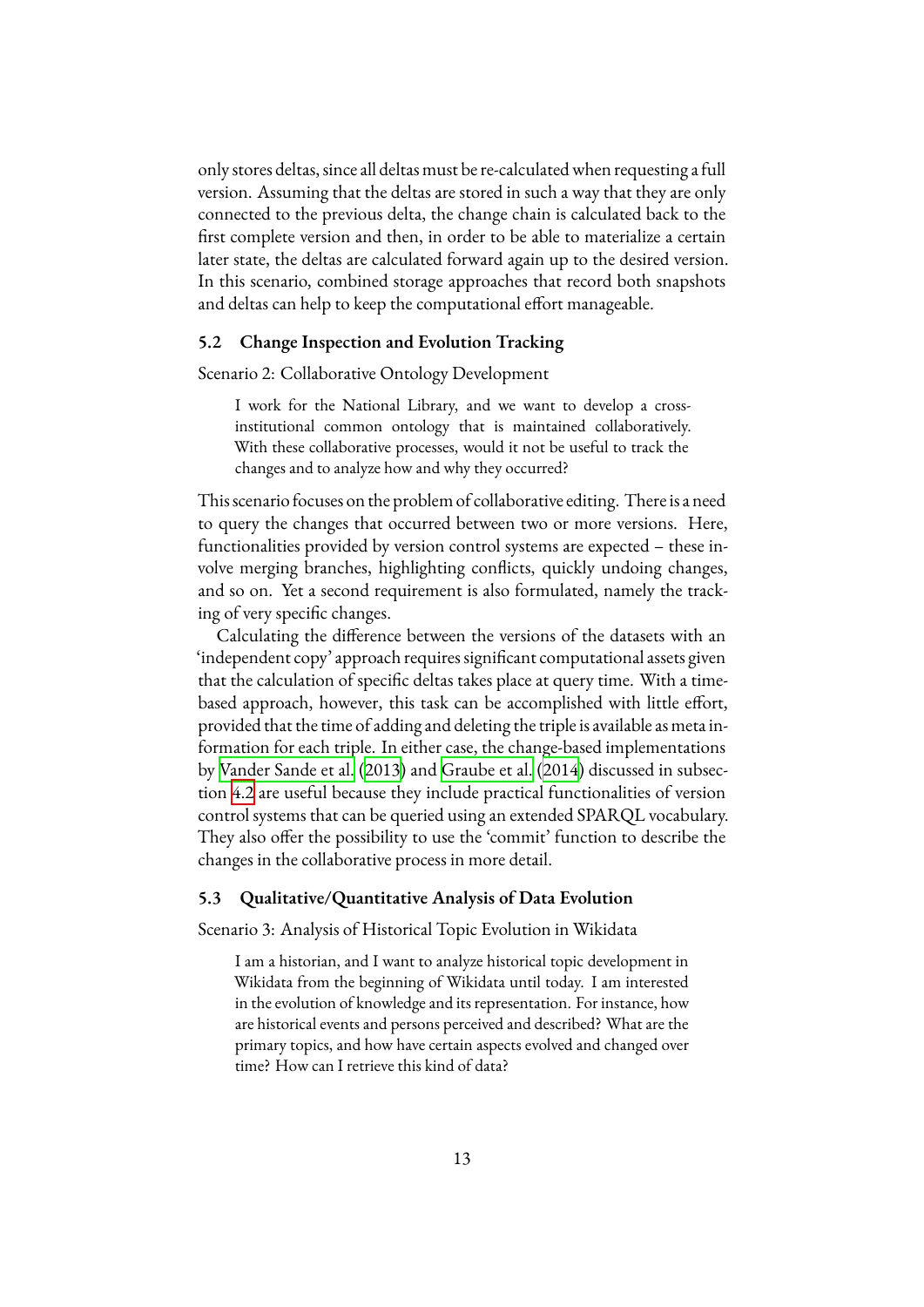In this scenario, the goal is to discover patterns that arise and develop over time. This results in specific requirements: not only should it be possible to compare past versions with each other, but the system should also allow users to query the changes that have taken place. To query information that is present in several versions, or specific changes that take place between them, is a task that is very difficult to accomplish with a straightforward 'independent copy' approach – it is far easier to query the validity of triples using a time-based solution. However, when it comes to tracking concept changes, the ability to query deltas is required. The approach developed by[Meinhardt](#page-15-5) [et al.](#page-15-5) ([2015\)](#page-15-5) makes it possible to search for changes with certain timestamps by using the MEMENTO protocol. The solutions proposed by [Taelman](#page-15-8) [et al.](#page-15-8) ([2019\)](#page-15-8) are another promising way to address this retrieval challenge.

## **6 Conclusion**

When versioning data and archiving it for research purposes, its usability for future scholarship is a major concern. The choice of a specific versioning strategy depends on how often and how much our research data changes and, above all, on which information is to be made retrievable. This paper has illustrated the different requirements for versioning systems with user scenarios that are likely to occur in the context of the digital humanities. As has become clear, there are technically simple solutions to the problem of rendering RDF data and the changes that it is subjected to referenceable and retrievable. System requirements are bound to increase with a higher frequency of changes and mounting demands concerning their traceability, especially in collaborative research. For the collaborative development of graph data, versioning models are required that adopt functionalities from collaborative software development. Additional features permitting detailed analysis of changes over time are also desirable, and will empower scholars to undertake increasingly complex research projects as more and more RDF data is being published – and changed – in years to come.

As scholars working in the digital humanities, we are particularly interested in the origin and development of our research data. Versioning can be used to integrate and provide this critical information, whose importance for scholarly practice cannot be overstated. Moreover, versioning mechanisms ensure that our data can itself be used as an object of study. Not only does versioning create trust – it also enables the scholarly discourse of the future.

# **References**

<span id="page-13-0"></span>Barabucci, G., Ciancarini, P., Di Iorio, A., and Vitali, F. (2016). Measuring the Quality of Diff Algorithms: A Formalization. *Computer Standards*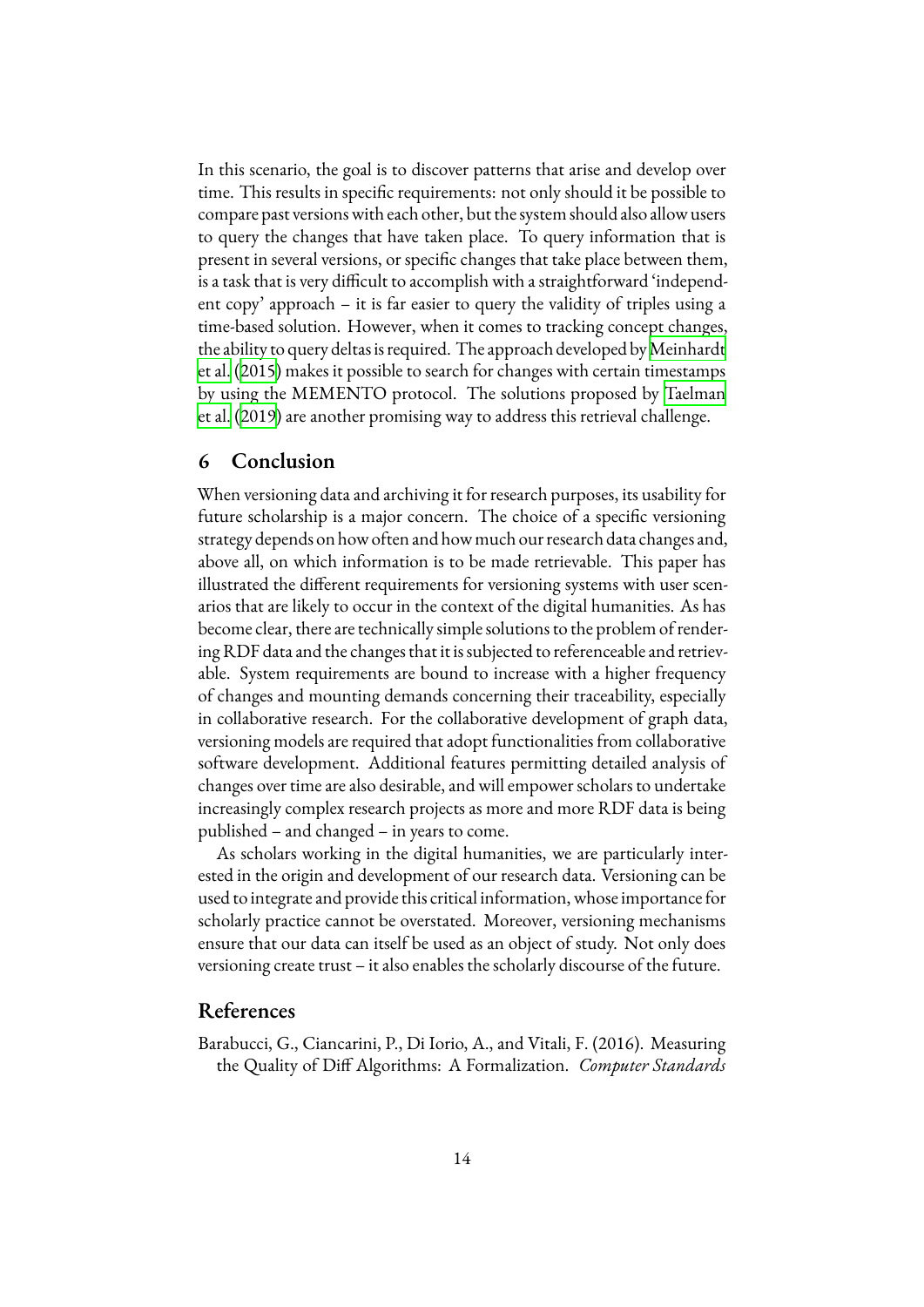*& Interfaces*, 46:52–65, DOI: [10.1016/j.csi.2015.12.005](https://dx.doi.org/10.1016/j.csi.2015.12.005).

- <span id="page-14-1"></span>Berners-Lee, T. (2000). Semantic Web on XML. [https://www.w3.org/2000/](https://www.w3.org/2000/Talks/1206-xml2k-tbl/slide1-0.html) [Talks/1206-xml2k-tbl/slide1-0.html](https://www.w3.org/2000/Talks/1206-xml2k-tbl/slide1-0.html).
- <span id="page-14-0"></span>Borgman, C. L. (2010). *Scholarship in the Digital Age. Information, Infrastructure, and the Internet*. MIT Press, Cambridge, MA, DOI: [10.7551/mitpress/7434.001.0001](https://dx.doi.org/10.7551/mitpress/7434.001.0001).
- <span id="page-14-3"></span>Carroll, J., Bizer, C., Hayes, P., and Stickler, P. (2005). Named Graphs, Provenance and Trust. In *WWW'05: Proceedings of the 14th international conference on World Wide Web*, pages 613–622. DOI: [10.1145/1060745.1060835](https://dx.doi.org/10.1145/1060745.1060835).
- <span id="page-14-4"></span>Cobena, G., Abiteboul, S., and Marian, A. (2002). Detecting Changes in XML Documents. In *Proceedings 18th International Conference on Data Engineering*, pages 41–52. DOI: [10.1109/ICDE.2002.994696](https://dx.doi.org/10.1109/ICDE.2002.994696).
- <span id="page-14-6"></span>Fernández, J. D., Umbrich, J., Polleres, A., and Knuth, M. (2015). Towards Efficient Archiving of Dynamic Linked Open Data. In Debattista, J., d'Aquin, M., and Lange, C., editors, *Proceedings of the First DIA-CHRON Workshop on Managing the Evolution and Preservation of the Data Web*, volume 1377 of *CEUR Workshop Proceedings*, pages 34–49. <http://ceur-ws.org/Vol-1377/>.
- <span id="page-14-5"></span>Fernandez Garcia, J. D., Umbrich, J., Polleres, A., and Knuth, M. (2018). Evaluating Query and Storage Strategies for RDF Archives. *Semantic Web Journal*, <http://epub.wu.ac.at/6488/>.
- <span id="page-14-9"></span>Fiorelli, M., Pazienza, M. T., Stellato, A., and Andrea, T. (2017). Change Management and Validation for Collaborative Editing of RDF Datasets. *International Journal of Metadata, Semantics and Ontologies*, 12(2/3):142–154, DOI: [10.1504/IJMSO.2017.090783](https://dx.doi.org/10.1504/IJMSO.2017.090783).
- <span id="page-14-2"></span>Gil, Y., Cheney, J., Groth, P., Groth, P., et al. (2010). Provenance XG Final Report. Technical report, W3C Incubator Group.
- <span id="page-14-7"></span>Graube, M., Hensel, S., and Urbas, L. (2014). R43ples: Revisions for triples - An Approach for Version Control in the Semantic Web. In *Proceedings of the 1st Workshop on Linked Data Quality co-located with 10th International Conference on Semantic Systems, SEMANTiCS*.
- <span id="page-14-8"></span>Im, D.-H., Lee, S.-W., and Kim, H.-J. (2012). A Version Management Framework for RDF Triple Stores. *International Journal of*